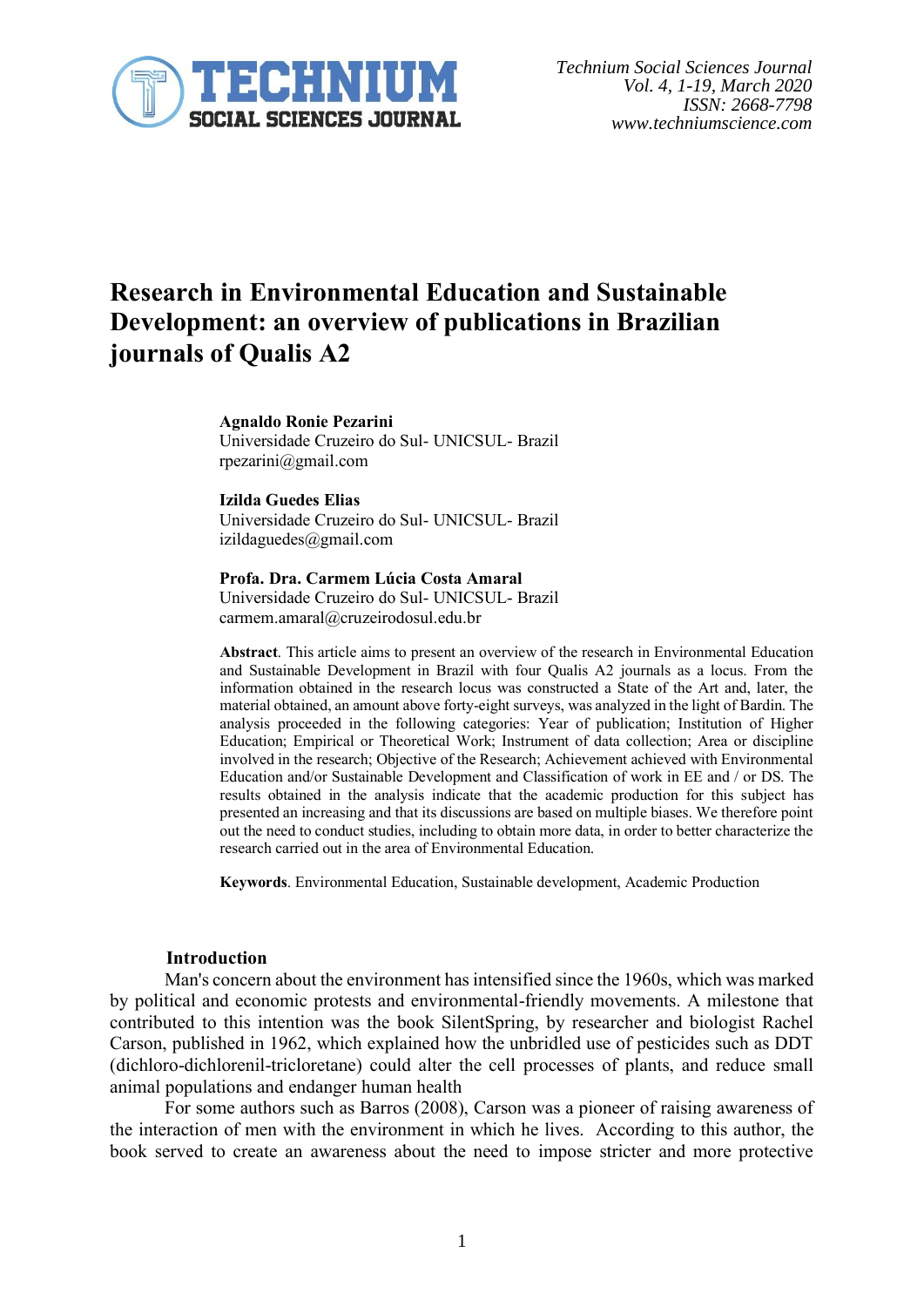

legislation of the environment, waging a real war against industrial development causing immense environmental damage.

Another relevant fact was the emergence in 1968 of the "Clube de Roma", a small international group of professionals from various areas of industry, civil society who met, to discuss their concerns about the consumption of natural resources. From 1972, the report titled "The Limits of Growth", prepared by a team from the Massachusetts Institute of Technology (MIT), which became known as the Rome Club Report or Meadows Report is published, and dealt with problems for the future development of humanity.

The disclosure of the report quite alarmist causes concerns and protests of the population and in 1972, the United Nations (UN) held in Stockholm, the World Conference **on Man and the Environment,** which established principles for international environmental issues, including human rights, natural resource management, pollution prevention and relationship between environment and development.

During this conference, a document called the Declaration of the United *Nations Conference on the Human Environment* was conceived, with 19 principles for environmental issues. One describes that:

> *We have reached a point in history where we must shape our actions around the world, with greater attention to environmental consequences. Through ignorance or indifference we can cause massive and irreversible damage to the environment, on which our life and well-being depend. On the other hand, through greater knowledge and wiser actions, we can achieve a better life for us and for posterity, with an environment in tune with human needs and hopes. (t rechosof the Declaration of the UN Conference on the Environment - Stockholm, 1972, paragraph 6).*

At the World Commission on Environment and Development (WCDD-1987), also known as the Brundtland Commission, was chaired by the Norwegian master in public health and former prime minister of Norway, Gro Haalen Brundtland, who was a preparatory process for the United Nations Conference (Rio-92), a report was developed that became known as "Our Common Future". This report contains information gathered by the commission over three years of research and analysis, highlighting social issues, especially land use, occupation, water supply, shelter and social, educational and health services, as well as urban growth management. In this report, one of the most widespread definitions of the concept is exposed: "sustainable development is that which meets the needs of the present without compromising the possibilities of future generations to meet their own needs". The Brundland report considers that widespread poverty is no longer inevitable and that the development of a city should focus on meeting the needs of the present without compromising the possibilities of future generations to meet their own needs".

The document "Our Common Future", after a 10-year evaluation of the Stockholm Conference, was aimed at a new look at development, **a process that "[...]** meet the needs of generations present, taking into account the needs of future generations" (COMMISSION, 1991, p. 46), emerging the concept of sustainable development, that is, represents an attempt to pass the idea of boosting the development of cleaner technologies, characterizing social responsibilities on the environmental damage caused.

In addition, Maurice Strong introduced the concept of eco-development, which was widely disseminated by Ignacy Sachs (1974), developing the five dimensions of ecodevelopment sustainability: social; economic; ecological; spatial; and cultural sustainability.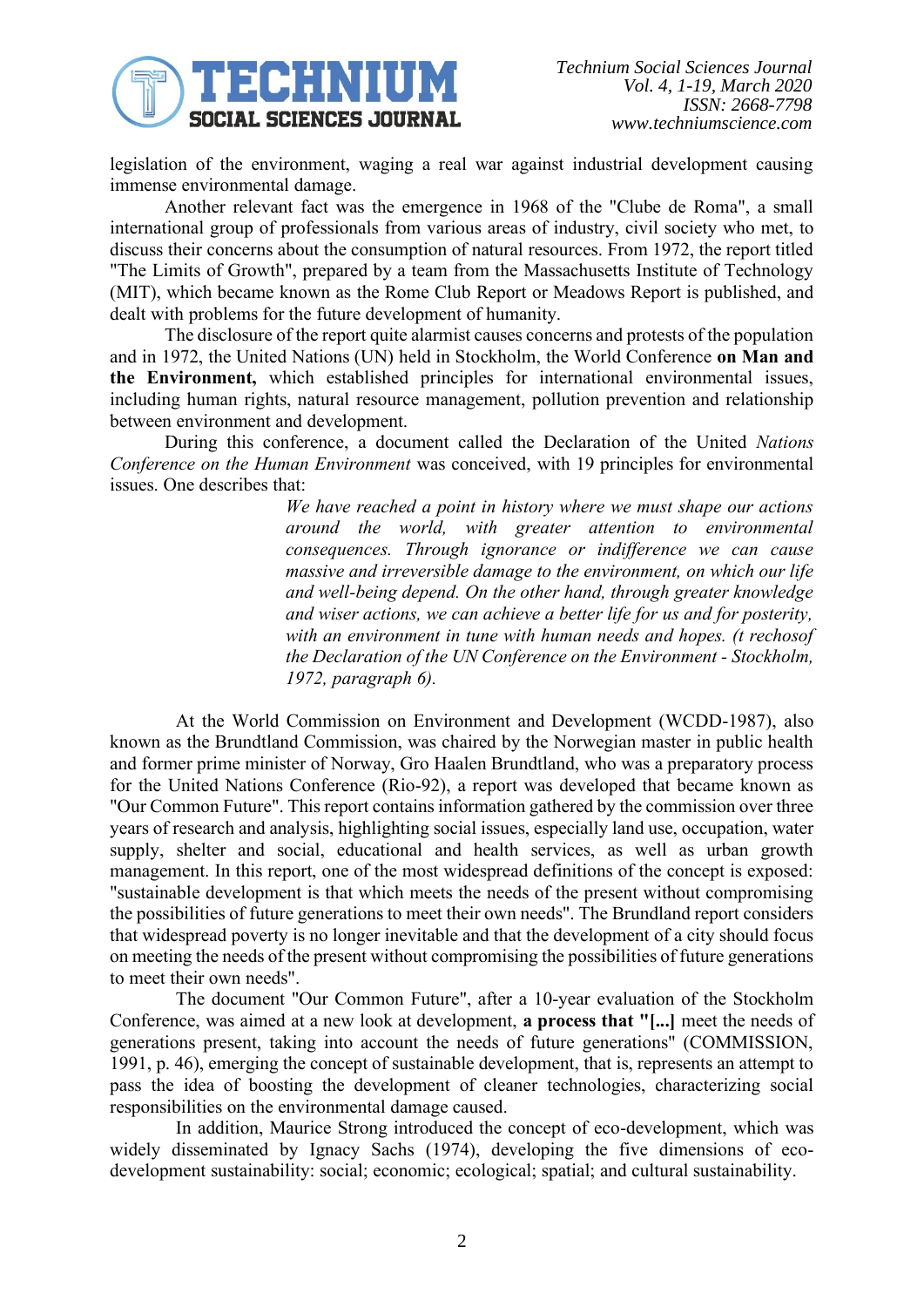

Eco-development is the "endogenous development and dependent on its own forces, with the aim of responding to the problem of harmonization of social and economic development objectives with ecologically prudent management of resources and (Montibeller Filho, 1993, p.132).

According to Fonteles (2004), this conference resulted in several documents that, in short dialogue about actions that emphasize the real and urgent need to save the planet.

In the midst of so many acts aimed at protecting ecosystems, another that deserves attention is the United Nations Framework Convention on Climate Change and the Kyoto Protocol, where developed countries have committed themselves to adopting measures aimed at reducing greenhouse gas emissions. They should also submit periodic reports known as "National Communications" detailing their climate change policies and programs and presenting annual inventories of their greenhouse gas emissions. (Frangetto, 2002, p. 38)

At the 1972 Stockholm Conference there was concern for human life and natural resources, as well as animal species, i.e. environmental issues were based on air, soil, water and natural resource scarcity pollution endangering the well-being of man. Then comes the need for Environmental Education (EA) for the propagation of projects and programs.

The Intergovernmental Conference on Environmental Education of Tbilisi, held in 1977 in Georgia, organized by UNESCO in collaboration with UNEP (United Nations Environment Program), was a milestone for the definition and evolution of EA.

After all these years of environmental education, one has the idea of the richness of the project, but the environment, as Saúve (2005) reports, is not an object of study or a theme to be treated, is the plot of life itself, where health and culture are found and because it is a specific dimension of education, which is based on interactions personal and social and above all the relationship between the environment in which we live with the "sharedhouse of life", the planet.

We note that, despite the great diversity of concepts and opinions for the themes Environmental Education and Sustainable Development, the guiding bias of all concepts that are based in the light of several perspectives praises the concern with education aimed at citizen training and awareness of the individual as a living being integral to the same environment.

## **Methodology**

This article aims to verify in the panorama and/or scenario of research on Argumentation in Science Teaching, what are the methodological tools of construction as well as the analytical tools used in the research from 2007 to 2017. Therefore, it is based on methodological actions of the bibliographic survey and, in general terms, it is classified as a state of the art. It is necessary to justify that the realization and/or construction of this article based on the premises of the state of the art is in line with fiorentini's thinking (1993):

> Only a small portion (of educators and researchers) has sought to *verify what colleagues have already investigated about their theme or research problem. Some justify their practice by saying that the other works do not have the same theoretical framework or that they do not fall into the same line of research. Now, we do not consult and cite other works just to continue or to seek support for our ideas. We also do this to question or even refute your assumptions or their conclusions and referrals. (Fiorentini, 1993, p. 56)*

It is in Ferreira (2002) that we praise the constituent actions of a state of the art or state of knowledge that are characterized as a bibliographic survey, the author characterizes this relationship between state of the art and bibliographic survey of the following Way: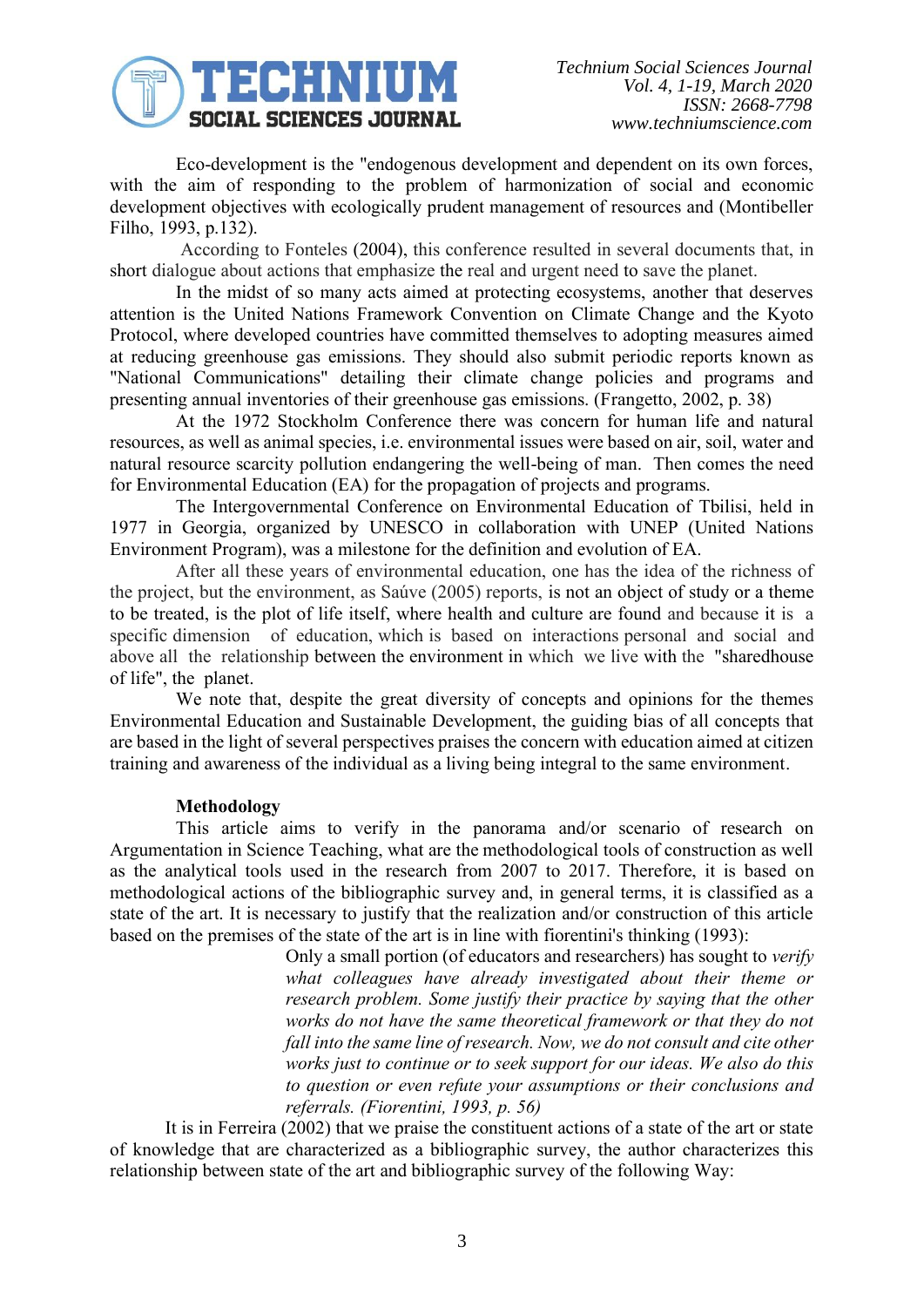

*Defined as bibliographic in nature, they seem to bring in common the challenge of mapping and discussing a certain academic production in different fields of knowledge, trying to answer what aspects and dimensions have been highlighted and privileged in different times and places, in what forms and under what conditions certain master's dissertations, doctoral theses, publications in journals and communications in congress and seminar rooms have been produced. They are also recognized for performing an inventory and descriptive methodology of academic and scientific production on the theme that seeks to investigate, in the light of categories and facets that are characterized as such in each work and in all of them, under which the phenomenon is analyzed. (Ferreira, 2002, p. 258)*

Based on the objective of identifying the analysis of what are the construction and analysis tools that govern research on Argumentation in Science Teaching, based on a bibliographic survey in the means of production and scientific dissemination that are included in the table 1, we build the state of the art. The search in the means of dissemination and or academic production was made by the descriptor Argumentation and, in continuity we performed the procedures that are contained in bardin's analysis (2006).

When it is intended to perform a content analysis in search of specific issues that express explicitness, systematization and expression of message content, Bardin (2006) points out that this action is possible to promote the analysis of content based on the premises cited in his work, this is possible from actions composed in three phases, being: a) pre-analysis; b) exploitation of the material and c) treatment of results, inference and interpretation.

According to Silva, et al (2017) in the light of Bardin (2006) the pre-analysis phase presents the peculiarities in his process and the documents should be analyzed according to criteria.

> *It comprises the realization of four processes: (i) floating reading (establishing data collection documents, the researcher becomes aware of the text, transcribes interviews); (ii) choice of documents (selection of what will be analyzed); (iii) formulation of hypotheses and objectives (provisional statements, which the researcher proposes to verify); (iv) preparation of indicators, through cutouts of texts in the documents analyzed, the themes that are most repeated may constitute the indices. (Silva et al, 2017, p. 171)*

The realization of floating reading in search of specific data identified as categories, we select the research documents pertinent to the theme and, in possession of this selection, we promote clippings of them in order to compose the focus categories of this article. It is worth mentioning how important it is to act in the face of this phase of the process, as Bardin points out (2006)

> *At this stage, it is important to pay attention to the following criteria in document selection (Bardin, 2006): • Completeness: to try to exhaust all communication; • Representativeness: the selected documents must contain information representing the universe to be searched; • Homogeneity: the data should refer to the same theme; • Relevance:*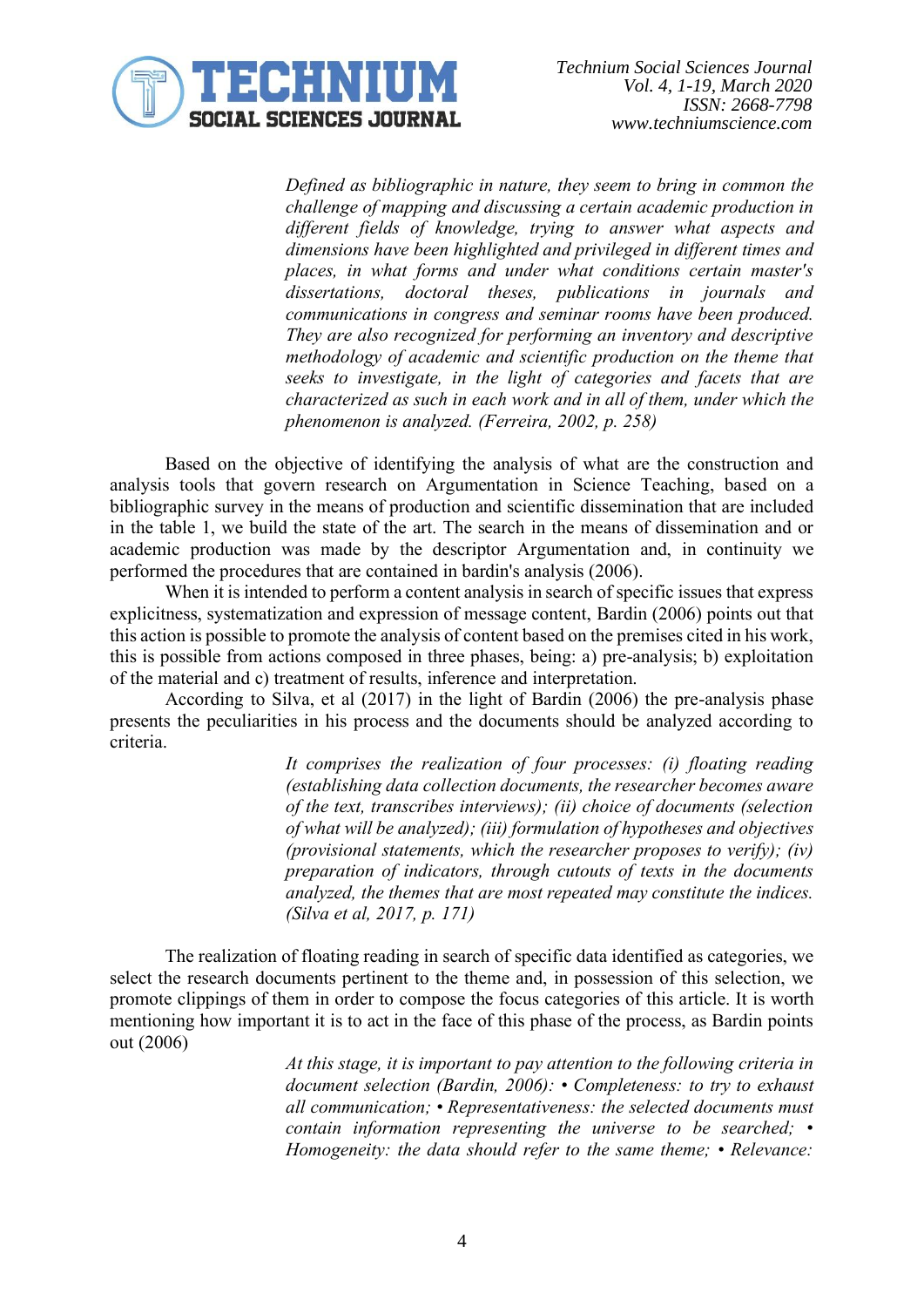

# *documents need to be consistent with the objectives of the research. (Silva et al, 2017, p. 171)*

In general, the second phase, which refers to the exploration of the material, it aims at the exploration process for identification and construction of the categories of analysis. At this stage it is necessary to pay attention to these categories being constructed from an exclusivity criterion in order to promote the categorization of the constituent elements into a single parameter. In short, in the second phase of the prerogatives of bardin's analysis actions, we have to code so that one can classify with views and support of a categorization (BARDIN, 2006). To finalize the analysis process from Bardin's perspective (2006), it is necessary to stick to the prerogatives of how to act and act in front of the categorizations made in the second phase. In the light of Bardin (2006), Silva et al (2017), tells us that this process presents the following peculiarities:

> *The third and final stage consists in the treatment of results, inference and interpretation. In this stage, condensation and the highlight of information for analysis occurs, culminating in the inferential interpretations; is the moment of intuition, reflexive and critical analysis. (Silva et al, 2017, p. 172)*

Thus, based on Bardin's perspective (2006), sequentially we dedicate ourselves to the second phase of the analysis process and, we establish as categories of analysis the following: Year of realization/publication; Higher Education Institution of Origin; Whether it is a Theoretical or Empirical research; Discipline and/or Area present in the research; Objective of The Research in EA and DS; The conquest of EA and/or DS through the research conducted. To contemplate the three phases of the process, we continued to perform the analysis and interpretation of the results from the descriptors and, to this end, we constructed graphs that express the information obtained for analysis and discussions

# **Results and discussion**

The information obtained from the research Lócus generated an amount of research that immediately, from a floating reading we can classify it as fruitful in the sense that, they are diversified and managed to get answers to hypotheses, to give subsidies and, above all, to promote the conceptualization of the term Environmental Education and the practice of Sustainable Development. It is of utmost importance to identify that the results obtained in the research actions are far from the reality of the school and that the teachers have a deficient formation towards the themes, fitting, therefore, specific teaching formation. In order to clarify the methodological path presented in this research, we announce that the first procedure was to elect the research locus, and we affirm that we have opted to look for the articles in journals that have a Qualis of expressiveness, and in this case, we have opted for the Qualis A2 and, in view of the range of journals, we have adopted those in table 1.

| <b>Research Locus</b>                                 |                  |  |
|-------------------------------------------------------|------------------|--|
| <b>Description of the Research Locus</b>              | <b>No. Works</b> |  |
| AMAZON - Journal of Science and Mathematics Education |                  |  |
| Essay Magazine Research in Science Education          |                  |  |
| Journal Investigations in Science Teaching            |                  |  |
| RECM Journal of Education, Sciences and Mathematics   |                  |  |
| Total searches/articles                               |                  |  |

*Table 1 - Research Locus for identification of Surveys/Papers*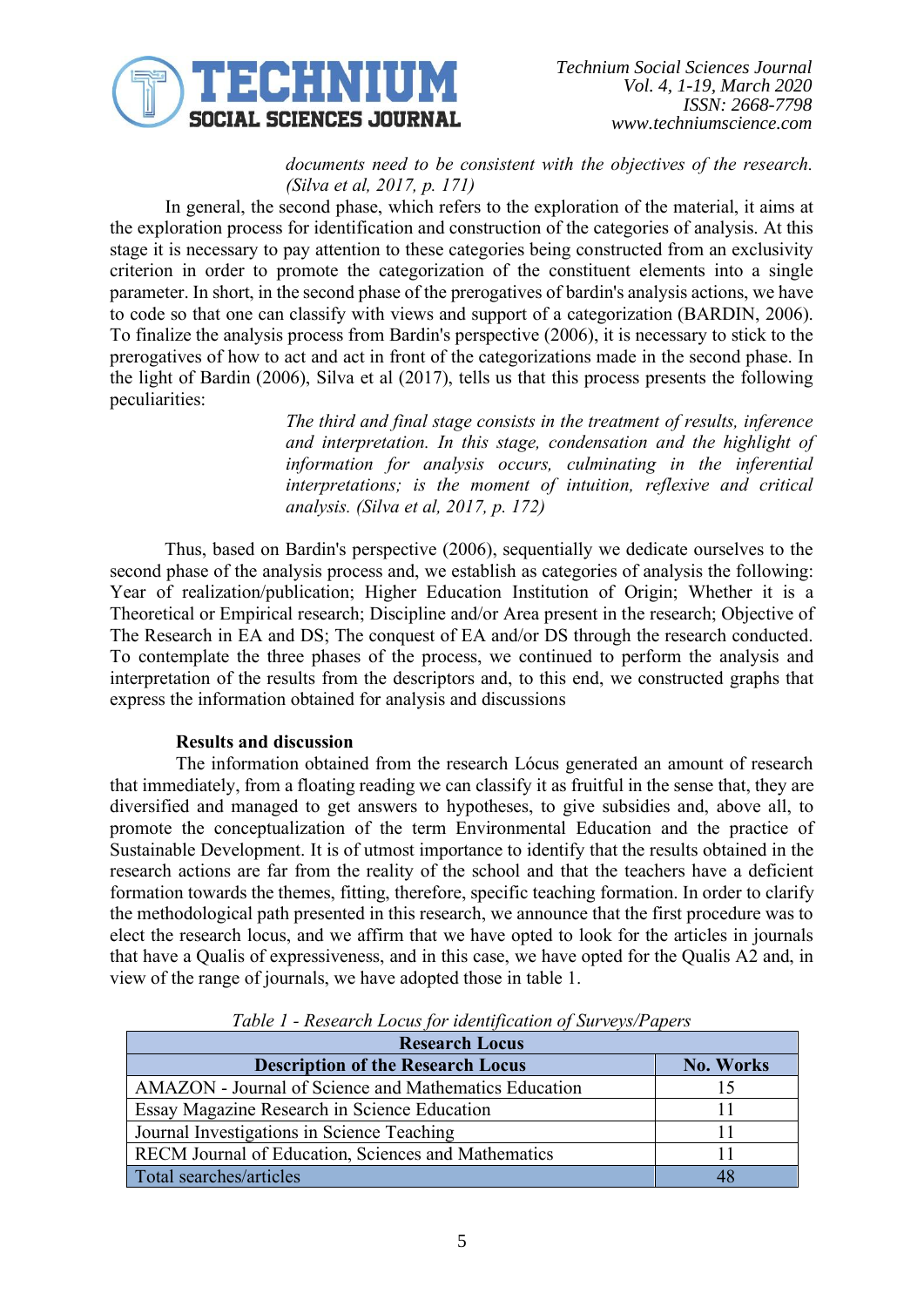

Source: table built by authors.

We present in the sequence the results of the mapping in front of the adopted categories, we emphasize from now on that the results are a priori classified as in fact delineator and reveal the specificities of the researches on Environmental Education and Sustainable Development.

# **Year of realization/publication**

In a punctual and specific way we found higher research productivity on the themes EA and DS from 2013, as shown in graph 1, with this year a total production of ten articles published in the Research Locus. It is evident that scientific discussions and publications on the themes should be expanded and, even more in times when the world population praises consumerism and environmental degradation.



Source: Graph constructed by authors from the data obtained in the mapping

## **Higher Education Institution of Origin**

Research on Environmental Education and Sustainable Development has been carried out in several educational institutions in our country, with a higher incidence of production in specific Higher Education institutions, as shown in graph II. We highlight the significant productivity in the institutions: Federal University of Pará (UFPA) followed by unigranrio University (UNIGRANRIO) and, relative productivity in other institutions.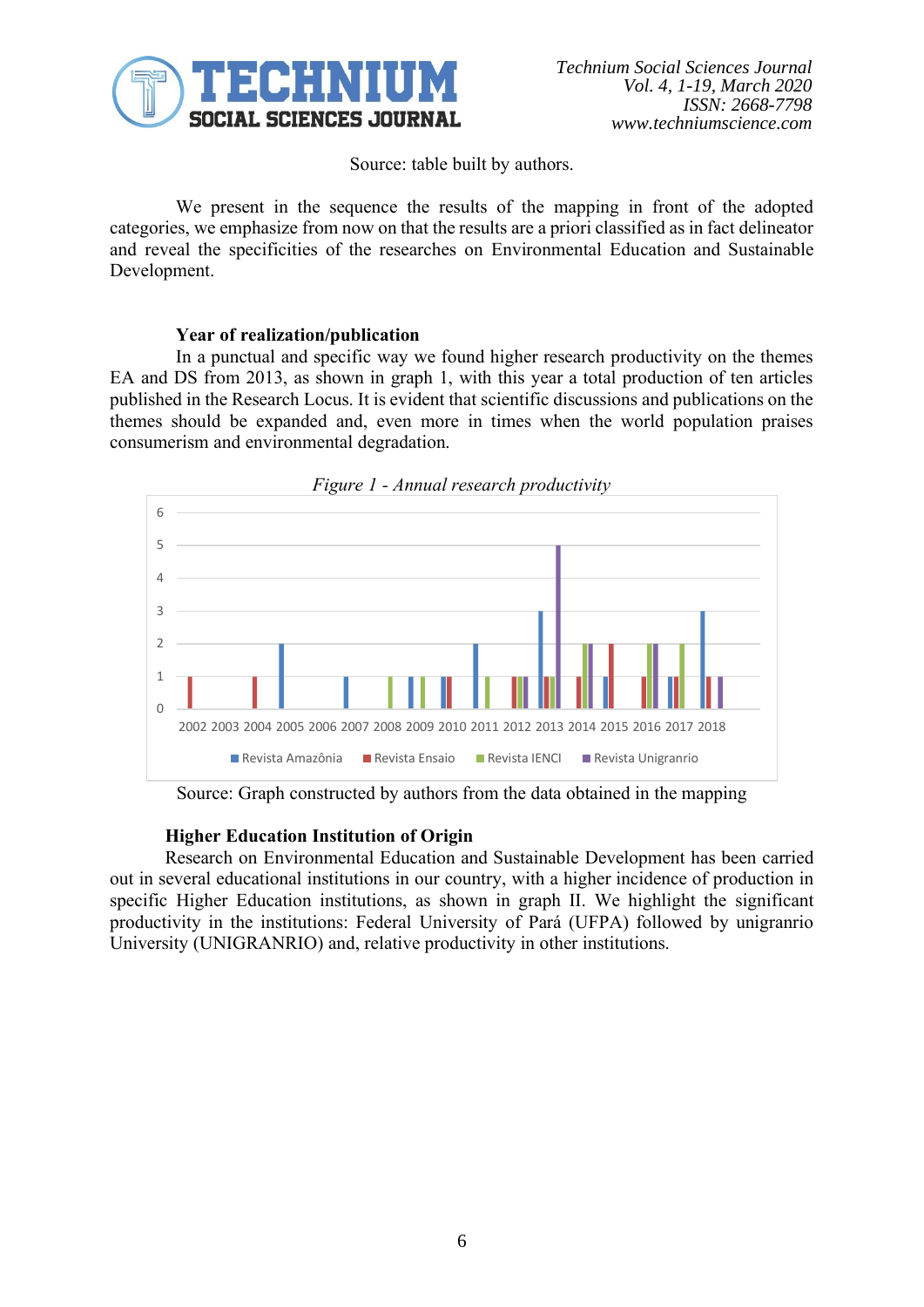



*Figure 2 - Higher Education Institution of Origin of Research*

Source: Graph constructed by authors from the data obtained in the mapping

# **Nature of Research, Theoretical or Empirical**

It is found that when the research refers to the themes of this mapping article, empirical research has the most frequent type research. This data is in line with the objectives of research of this nature because, the research we find dialogues mostly of processes of awareness building, the construction of concept and practice and/or action that promotes Environmental Education and Sustainable Development.





Source: Graph constructed by authors from the data obtained in the mapping

## **Discipline and/or Area present in the research**

Academic scientific production in our country is dispersed in the numerous educational institutions. The survey from the descriptors EA and DS in the journals focus of this mapping reveal that the diversity of areas acting from the perspective of a training aimed at a citizen conscious towards the environment and its preservation, we find that it is the discipline sciences that had the greatest presence in research activities, followed by Chemistry, Biology and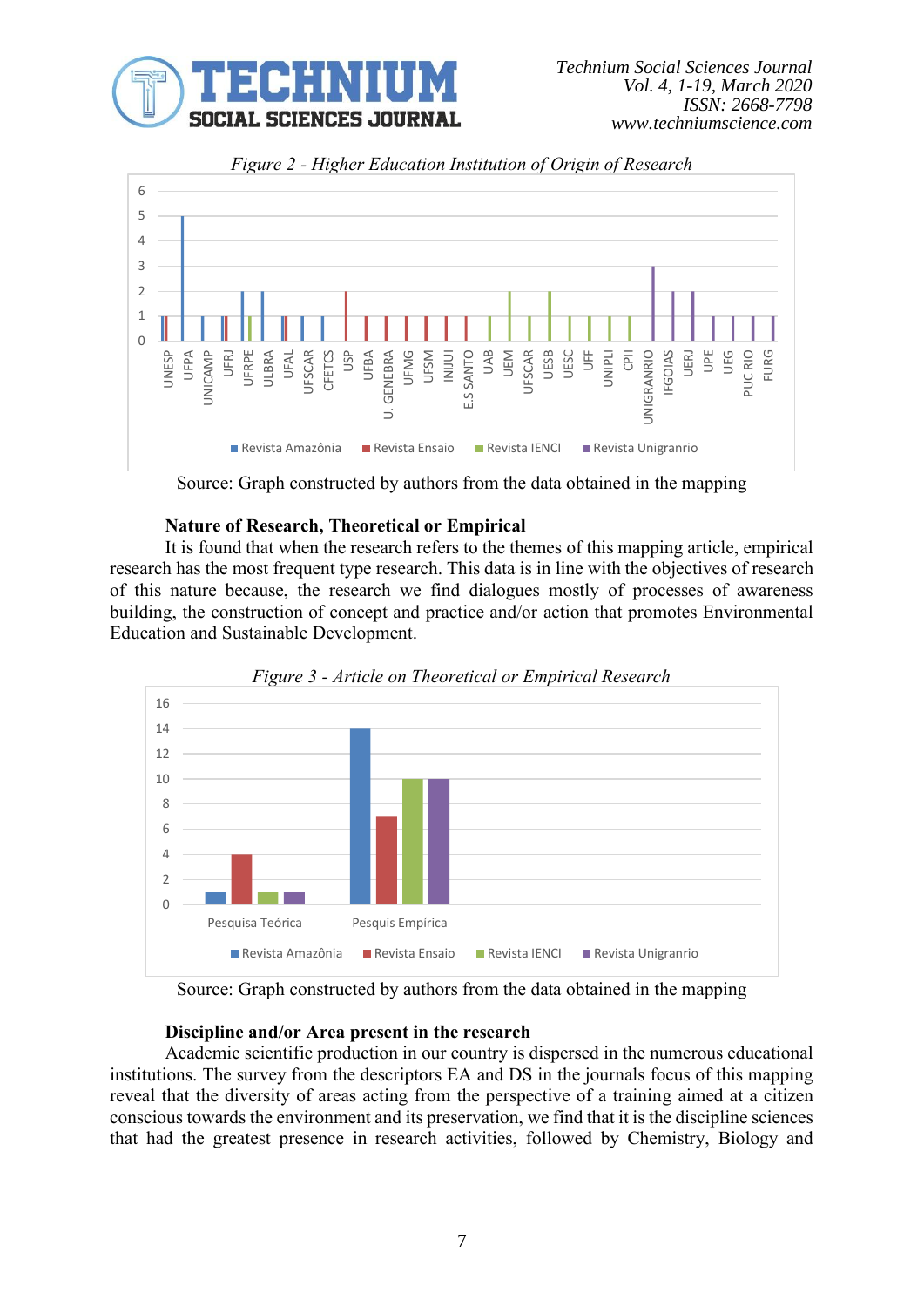

Pedagogy. In the case of Pedagogy, the research deals with teacher education on the topics of this article.



Source: Graph constructed by authors from the data obtained in the mapping

# **Data collection instrument and/or research methodology**

The mapping showed that the most frequent data collection instrument in the focus surveys of this article is the interview followed by the questionnaire, as shown in graph 5, from which the researchers obtain information about the central objectives of their research, which in turn brings as the most frequent methodology the Case Study and Research that involves the construction and application of Didactic Sequences. We identified that there is considerable productivity of State of The Art research in which the Bibliographic Survey is in evidence.



*Graph 5 - Data collection instrument and/or research methodology*

Source: Graph constructed by authors from the data obtained in the mapping

# **Configuration of Research on the Axes of Environmental Education and Sustainable Development**

We sought in the mapping to identify the production of EA and SD, in this case, we found that Environmental Education is the focus of most evidence in research related to the Environment, as shown in Graph 6.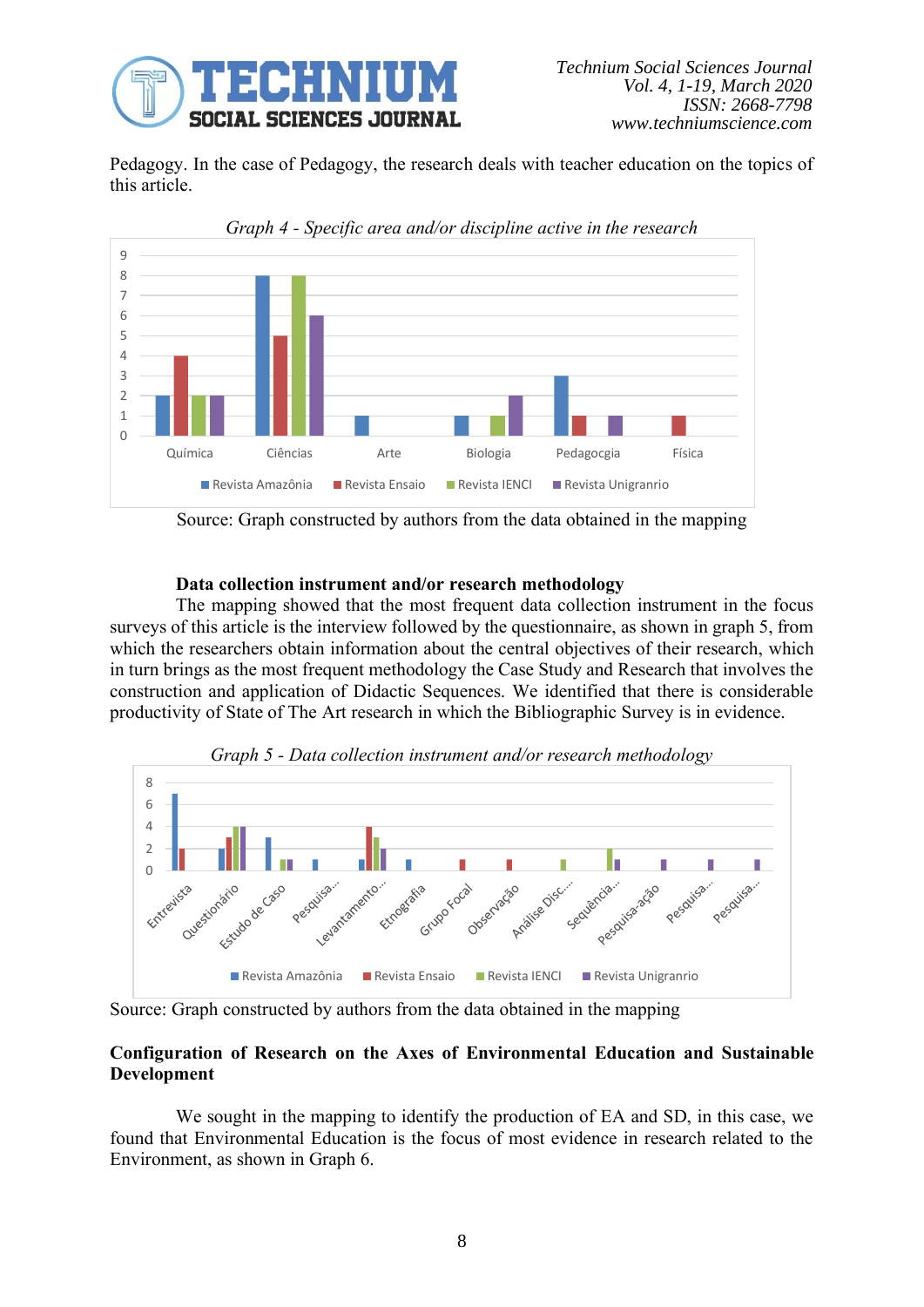



*Figure 6 - Distinction of EA and/or DS Search*

As Critical Environmental Education appears as the objective of research itis necessary to present its specificities, so inthis sense, according to Loureiro (2007), the main brand of critical environmental education:

> *it is in stating that, because it is a social practice like everything that refers to human creation in history, environmental education needs to link ecological processes to social people in world reading, in the way of intervening in reality and existing in nature. (Loureiro, 2007, p.66)*

The criticality in question must be in line with the environmental crisis promoted by the action of man and try to promote a paradigm shift, as presented by Leff (2002)

> *The environmental crisis is the crisis of our time. [...] This crisis presents itself to us as a limit on the real that resigns and reorients the course of history: limit of economic and population growth; limit on ecological imbalances and life-sustaining capacities; poverty and social inequality. (Leff, 2002, p. 191).*

## **Objective of Research in Environmental Education and Sustainable Development**

This category was certainly the one that, in our conception and perspective, shows how much Environmental Education and Sustainable Development present diversity of biases, since there are multiple objectives listed when a research on EE and SD is carried out. We identified a predominance of objectives that resort to various pedagogical practices, as shown in Graph 6, actions and/or subsidies that can promote environmental education and SD, we lauded as an action to relate pedagogical practices with environmental education and SD, the actions in which they promote discussions and/or focus their actions on practices such as: Discussion of Transgeny; Use of films as Avatar in the construction of the conception of EE; The use of Horta as a means of promoting EE; The use of conceptual maps for the promotion and construction of environmental thinking; The Green Chemistry as a conductor of EE; The issues CTSA as a strand of EE; The use of trails for the promotion of the ideology of EE; The use of the discipline of Art for awareness; The psychology and its relationship with EE; The discussions about water and about pesticides as a means of promoting awareness of EA and SD.

Source: Graph constructed by authors from the data obtained in the mapping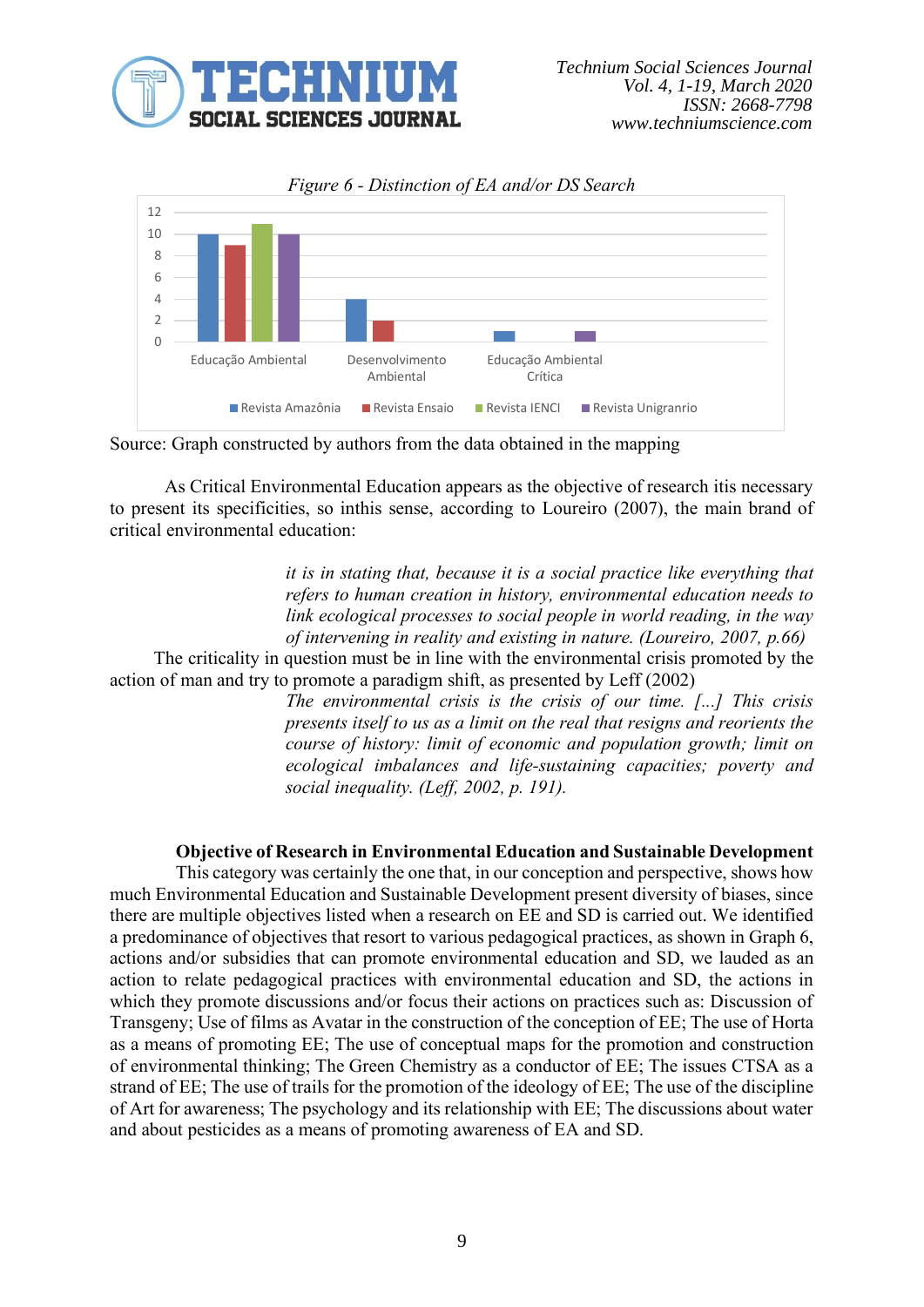



*Figure 7 - Research Objective*

*Source: Graph constructed by authors from the data obtained in the mapping*

In order to discuss the specificities of such pedagogical practices for the promotion of AS, we present the specificities of the practices and/or relationships between the various actions for the benefit of The and DS.

The transgenic theme was evidenced as a proposal for the promotion of AS, in this sense when it is outlined as an objective of research in AS, it is evidenced by researchers that, the research does not present subsidies on transgenics to teachers working in schools as reported Da Rocha & Slonski (2015):

> *We emphasize that the selection of the analyzed articles refers to journals of an academic nature and destined to the teaching public. However, the work on transgenics are still primarily in studies aimed at researchers and not teachers. Perhaps this is why few studies conceptualized transgenics with a certain depth and, at some point, indicated teaching strategies on the theme in EC. It is worth remembering, as Delizoicov (2004; 2005) points out, that it is necessary to treat with caution the criticism stemming from the problem of the little return of EC research results to the classroom. This is because the researcher is subject to a complex educational context, on which he has no control over the use of his research. In addition, the impact of research results on EC on educational practices, within the school, is quite differentiated and does not have a single reference pattern (Da Rocha & Slonski, 2015, p.88)*

Another objective of the research was to promote social representation and its relationship with THE, According to Jodelet (2001, p. 22), social representation is

> [...] a form of knowledge, socially elaborated and shared, with a *practical objective, and which contributes to the construction of a reality common to a social set. Also designated as knowing common sense or even knowing naïve, natural, this form of knowledge is differentiated, among others, from scientific knowledge. More specifically, Ethnoictiology, which studies the knowledge, classification and use of fish by human groups (Marques, 1991; 1995; 2001) has been investigated by the nupélia environmental educatorgroup. Popular knowledge of local fishermen results from a longer and more constant*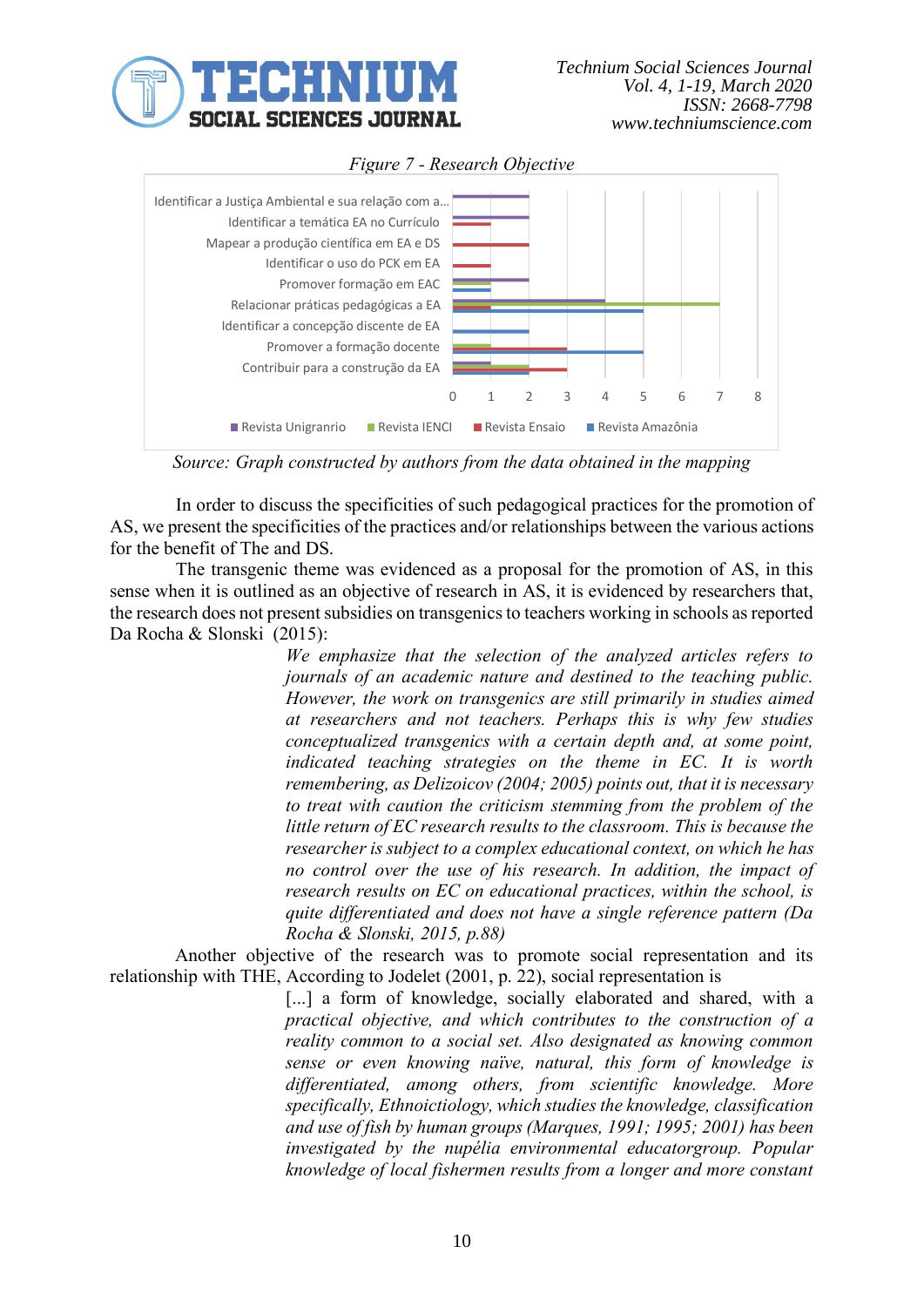

*contact with their natural resources, because fishing communities understand (what we researchers call) the ecology and behavior of fish, aiming at performance of artisanal fishing strategies. From a perspective of conservation of the natural and cultural environment of the floodplain of the Paraná River, it is visible the importance of valuing and redeeming the knowledge that fishermen bring from their experiences and experiences, bringing them into the school, space of socialization of knowledge. In addition, school and teacher should not ignore the diversity of cultures existing in society and therefore need to find ways to include and dialogue with the different knowledge belonging to students, because we live in a country that houses rich and ethnic groups; denying or rejecting them is a disregard for both these different ways of knowing and by the students themselves (Da Riva et al, 2014, p. 345).*

A recent theme in research on EA and SD is Green Chemistry, in this sense when it was present as a research objective, its conceptual bias was focused on environmental awareness research in industrial environments and thus conceptualizing Green Chemistry is necessary and, in this sense, we resort to Brandão et al (2018)

> *the term Green Chemistry (QoL) or Sustainable Chemistry, was coined and perceived as actions that pondered the processes to be followed by the chemical industry. The priority would be to analyse existing chemical routes by reducing or even eliminating them in order to generate a minimum of waste, thereby stimulating green technological innovations. (Brandão et al, 2018, p. 61)*

# **The conquest of EA and/or DS through the research conducted**

The following category expresses the conquest of the research done in Environmental Education and Sustainable Development, an item of great importance for revealing the results of these researches as well as its relation between research and reality in favor of a bigger conquest, the environment in its stability and harmony. The results reveal that, when it is proposed to conduct research aimed at EE and / or Sustainable Development there are positive results when it is appealed to and enjoy the same distinct pedagogical practices that promote harmony and positivity between the supporting theme (Green Chemistry, CTSA, Agrotoxics, Environmental Justice, Social Representation etc.) and the protagonist themes of EA and SD.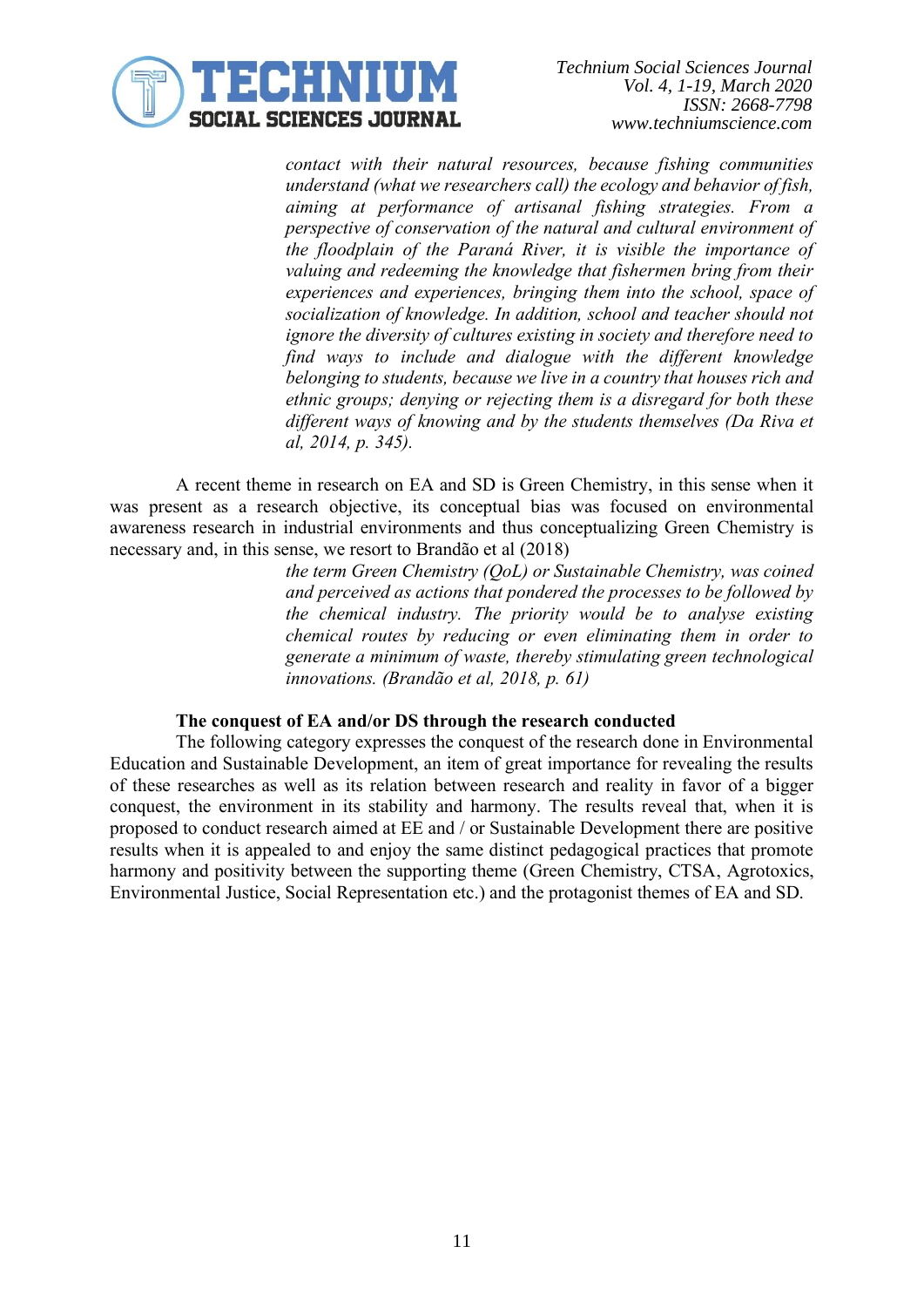





Source: Graph constructed by authors from the data obtained in the mapping

Environmental justice had been an achievement according to research conducted in EA and DS, in this sense, we emphasize that environmental justice seeks an articulation between the principles of justice and ecology, having in principle the idea that the roots of environmental degradation and social inequality are the same as those found in the mode of capitalist production, especially when the process of alienation of work begins (ACSELRAD, 2001). According to Marx, quoted by Novicki (2007), the concept of alienated work involves four main dimensions: v. 1st - man is alienated from nature, strangeness of the thing, despite transforming it daily through work and being at the same time, transformed by it and by the work that measures this relationship, does not realize it; v.2nd - man is alienated from himself, of his own vital activity, of work, self-strangeness; v.3 - man is alienated from his generic being, of his being as a member of the human species, of the human race, not realizing that he belongs to a totality that lives in conditions similar to his; v. 4th - man is alienated from man, of other men and is not aware of his midst.

*idea that the fight for environmental justice should be based on a set of principles and practices that: a - ensure that no social group, whether ethnic, racial or class, supports a disproportionate portion of the negative environmental consequences of economic operations, policy decisions and federal, state, local policies, as well as the absence or omission of such policies; b - ensure fair and equitable, direct and indirect access to the country's environmental resources; c - ensure broad access to relevant information on the use of environmental resources and the allocation of tailings and location of sources of environmental risks, as well as democratic and participatory processes in the definition of policies, plans, programmes and projects concerning them; d - favor the constitution of collective subjects of rights, social movements and popular organizations to be protagonists in the construction of alternative models of development, which ensure the democratization of access to environmental resources and the sustainability of their use. (Puggian et al, 2014, p. 2)*

We noticed that in view of the application and experience of green chemistry issues, equity and coherence is possible with discussions for environmental awareness.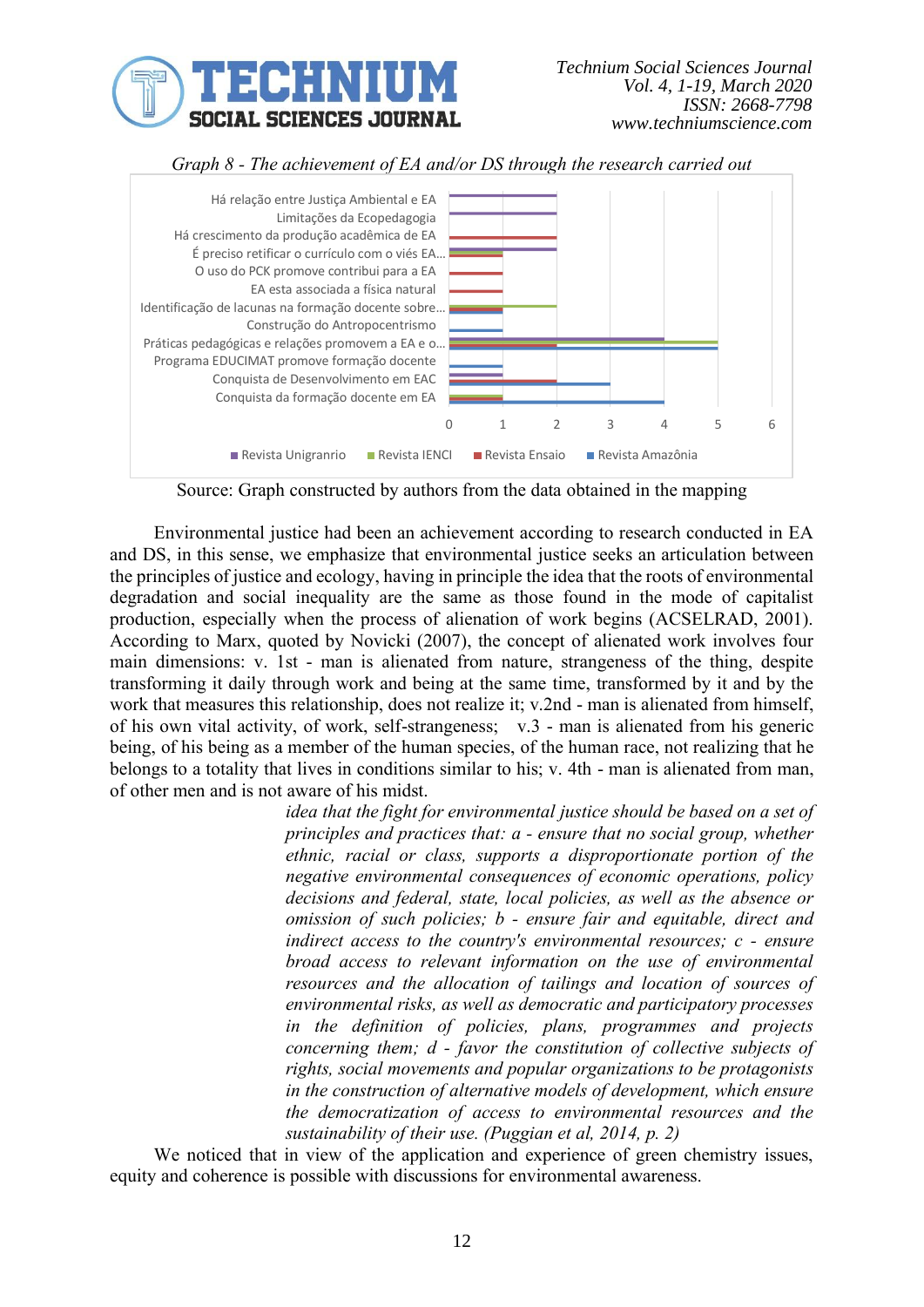

Another aspect present in the achievements of research on EE in particular is the promotion and construction of a critical environmental education, which according to Tozoni-Reis refers to:

> *From the perspective of critical, transformative and emancipatory environmental education, environmental themes cannot be curricular content in the sense that traditional pedagogy treats teaching content: pre-established knowledge that should be transmitted from those who know (the educator) to those who do not know (the student). Critical and transformative education requires a more vivid and dynamic treatment of appropriate knowledge, constructed, dynamically, collectively, cooperative, continuous, interdisciplinary, democratic and participatory, because only in this way can contribute for the process of raising awareness of the subjects for an emancipatory social practice, a condition for the construction of sustainable societies. (Tozoni-Reis, 2006, p.97)*

Out of great surprise to identify that THE issues are also rooted in biopsychological aspects, with evidence of the Cinestésico-corporal and Visuo-spatial aspects, in this sense, we evidence that the issues of ACHIEVEMENTs of A can be spontaneously expressed through psychology and/or Biopsychological aspects in their intelligences, as Gardner brings to the light of Nicollier & Velasco in table 2

| <b>Intelligences</b> |                                                                               |
|----------------------|-------------------------------------------------------------------------------|
| Cinestésico-         | Refers to the use of the body to express ideas and feelings; to the use of    |
| corporal             | hands to transform the medium, including specific physical skills such as     |
|                      | broad and fine motor coordination, balance, dexterity, strength,              |
|                      | flexibility, speed and proprioceptive, tactile and skilled capabilities.      |
| Visuo-space          | Refers to sensitivity to color, shape, line, configuration, and space and     |
|                      | the relationships between these elements. Includes viewing capability,        |
|                      | graphical representation of ideas, and orientation in a spatial matrix.       |
|                      | Allows the person to perceive the external and internal images, that is,      |
|                      | the visuo-spatial world, recreate, transform and modify images.               |
| <b>Naturalist</b>    | It consists of the ability to recognize patterns in nature, identify and      |
|                      | classify objects and the numerous species, understand natural systems         |
|                      | and those created by man. It includes sensitivity to natural phenomena        |
|                      | such as clouds, mountains and landscapes.                                     |
| <b>Interpersonal</b> | It consists of the ability to understand others and interact effectively with |
|                      | them. It stems from the sensitivity to distinguish mood, intentions,          |
|                      | motivations and feelings in others and react appropriately to them. It may    |
|                      | include the ability to interpret facial expressions, voice, and gestures and  |
|                      | discriminate interpersonal signals and the ability to respond to these        |
|                      | signals pragmatically.                                                        |
| <b>Intrapessoal</b>  | It refers to self-knowledge and the ability to act adaptably on the basis of  |
|                      | this. Includes the ability to build an accurate image of yourself and the     |
|                      | ability to use this knowledge for the planning and direction of your life.    |
|                      | Includes self-discipline, self-understanding and self-esteem.                 |

*Table 2 -The Biopsychological Aspects and gardner's Eight (8) Intelligences*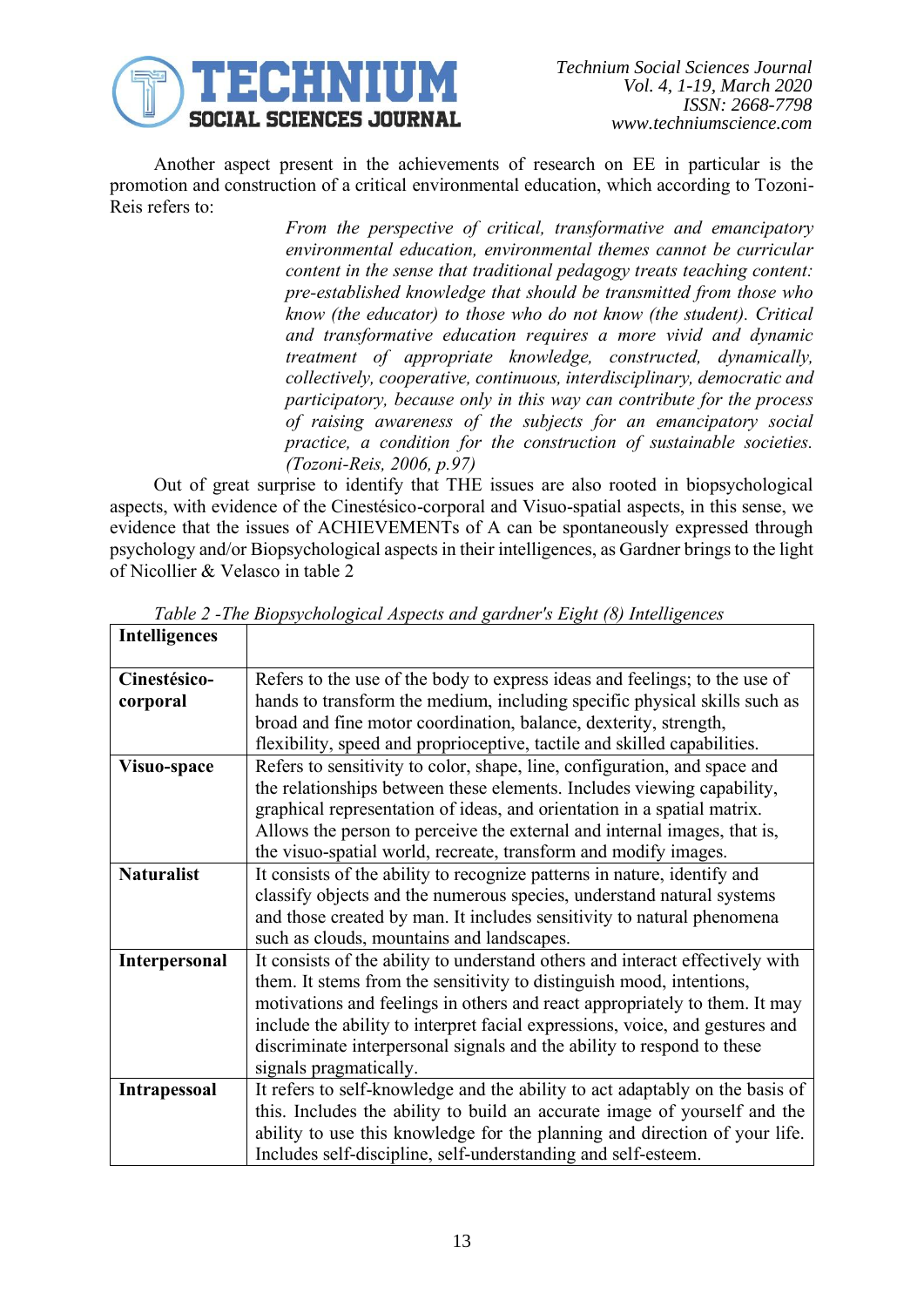

| Linguistic     | It consists of the ability to think of words and use oral and written        |
|----------------|------------------------------------------------------------------------------|
|                | language. Includes the ability to explore the syntax, semantics, and         |
|                | pragmatic dimensions of language, explanation, interpretation, and           |
|                | metalanguage.                                                                |
| Logical-       | It consists of the ability to use numbers and reason logically. It refers to |
| mathematics    | the ability to calculate, quantify, consider propositions and hypotheses     |
|                | and perform complex mathematical operations. The types of processes          |
|                | related to this intelligence are: categorization, classification, inference, |
|                | generalization, calculation and hypothesis testing.                          |
| <b>Musical</b> | It refers to the ability to perceive, discriminate, transform and express    |
|                | musical forms. It consists of sensitivity to intonation, melody, rhythm      |
|                | and tone.                                                                    |

Cast: Nicollier and Velasco, 2009, p. 425)

The so-called Naturalist Intelligence was also an achievement included by researchers in their work and, in this case, we bring their specificities according to Nicollier & Velasco (2009),

> *Naturalistic Intelligence is described by Gardner (1999), as the ability to recognize patterns in nature; identify and classify objects and numerous species; understand natural systems and those created by man. It refers to sensitivity to other natural phenomena, such as clouds, mountains and landscapes. Like the other intelligences, Naturalistic Intelligence meets the scientific criteria that define them, possessing a distinct developmental history and a definable set of specialized performances, called the final or adult state (Gardner, 1999). The expression of his adult role is represented by the naturalist who plays an important role in all cultures. The naturalist demonstrates great experience in the recognition and classification of numerous species – flora and fauna – of their environment, and societies appreciate people capable of recognizing especially valuable or remarkably dangerous members of a species and categorizing new and unknown organisms. (Nicollier; Velasco, 2009, p. 432)*

Anthropocentrism is also an achievement of the focus research of this article, its description is beyond conceptualizing, but rather leads to a healthy discussion about the citizen's attitude towards degradation and environmental issues. In this sense, Loureiro (2004) talks on this issue as follows: It is necessary to mention anthropocentrism with a little more analytical concrete. It is insufficient to keep saying that the responsibility of degradation is anthropocentric attitude. It has its own qualities in contemporary societies that are defined by hierarchical relations of power, subject-object dichotomy, cultural prejudices and class inequality.

Based on principles of a formation that considers everyday life ecopedagogy translates into a healthy action in the process of citizen formation, alasing issues of environmental preservation and, being beyond the frontier of the traditionality of education, in this sense Gutierrez and Prado dialogue pointed out these considerations:

> *point out that Ecopedagogy is an organic pedagogy, which embraces the common life in new ecological-social referents and pedagogical spaces, enabling educational processes to be conducted from a perspective of sustainability and construction of necessary planetary citizenship. More than a theoretical reconfiguration, it is the*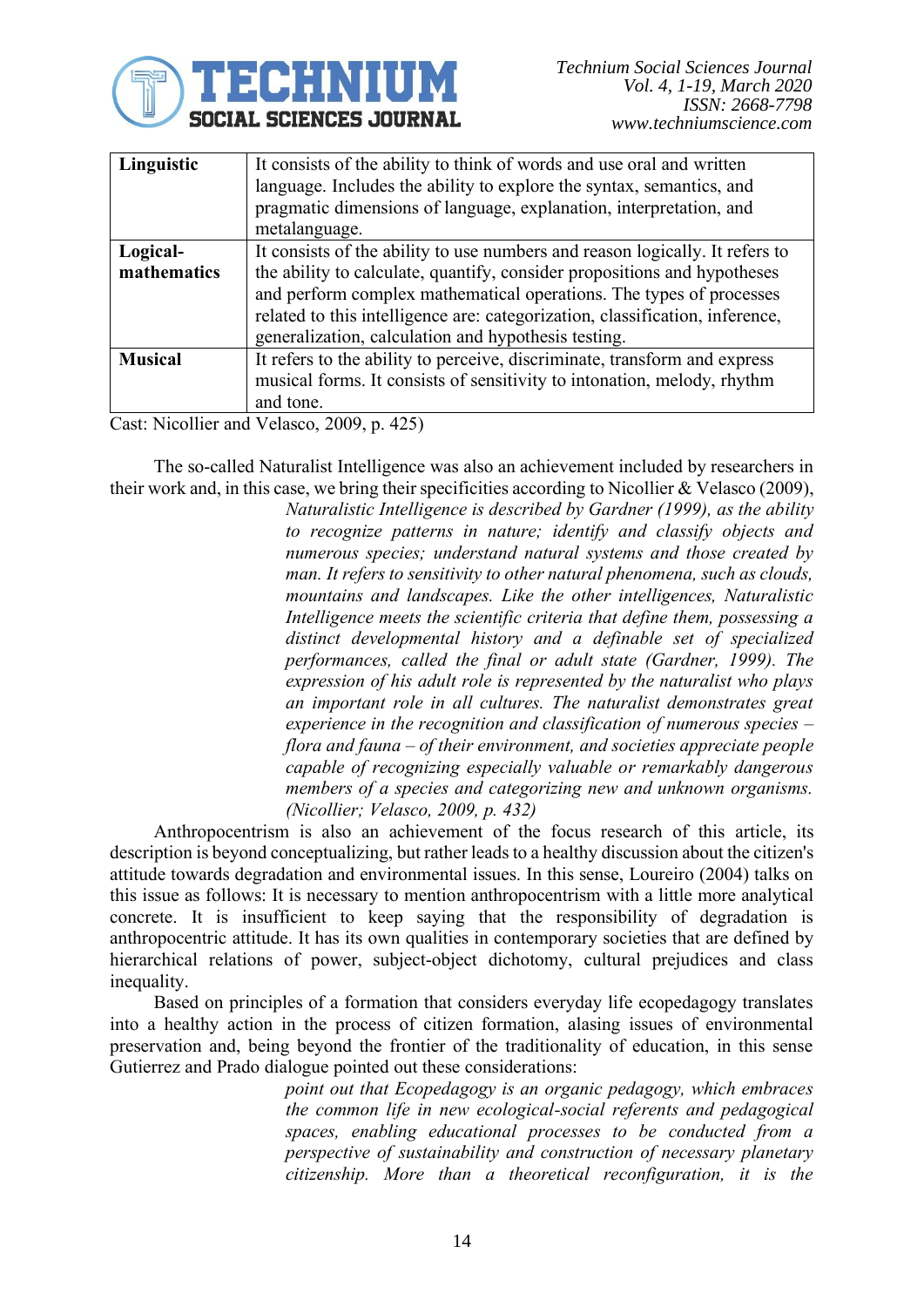

*proposition of principles and pedagogical paths that have pedagogical mediation and learning conceived from everyday life. (Gutierrez; Prado, 2013, p. 65)*

In addition to a pedagogy focused and based on specific issues of citizen education and concern for the environment, it is up to the question that how the school should act in this case? It is a fact that all the action of daily school is based on documents re regiment such as PCN and Guidelines, in this case, the PCN must according to one of the achievements of the analyzed research be present and focus on a Critical Environmental Education that requires the interdisciplinarity for the formation of a conscious citizen, as Pereira, Da Fontoura, De La Rocque (2013)

> *Through the discussion carried out in this article we conclude that the NPcs approach the environmental theme within an Perspective of EAC, proposing an interdisciplinary, contextualized and critical teaching work seeking learning with meaning and that form a citizen aware of their responsibilities vis-at the environment and society, aiming at an education where the student is active and questioning. Throughout the document we observe a proposal of continuous and permanent EA, linked to the student's world, their knowledge, feelings and perceptions, their experiences and the environment in which it is inserted (their community, their neighborhood, their city), encouraging them to a reflection of local and global problems within a context of environmental and social (and duties) justice and equal rights. (Pereira; Da Fontoura; De La Rocque, 2013, p, 141)*

The practice of the school garden was shown in the research analyzed a healthy action in the process of conquering the acquisition and development of the premises of Environmental Education, because it brings in practice the action and construction of awareness, in this sense. In view of the above, Morgado and Santos (2008) states that:

> The vegetable garden inserted in the school environment can be a living laboratory that enables the development of various pedagogical activities in environmental and food education by uniting theory and practice in a contextualized way, assisting in the process of learning and strengthening relationships through the promotion of collective and cooperative work between the social agents involved (Morgado; Santos, 2008, p.9).

Highlighting theoretical issues is a very important action in the construction of knowledge, even more so with the issues of THE, in this sense the vegetable garden in the school environment is an achievement that must be present in all school units in this country in a way promote a theoretical-practical action in students in the process of training.

Not far from the reality of promoting a training, the vegetable garden in school can promote this action, however, the training and awareness of the industry in the face of its gigantic share of diseases in the environment is mandatory and urgent promotes the necessary discussion for coherent training towards environmental issues in the industrial environment.

In order to elucidate what green chemistry is about and because it has been pointed out as one of the achievements of the research analyzed in this mapping will discuss some of its specificities. Química Verde,For the movement related to environmental issues by the high consome of petroleum derivatives by developed countries, concerns about the high levels of  $CO<sub>2</sub>$  concentration in the atmosphere, climate change and irreparable damage to society. These movements, of course, concerns arise about Chemistry in the use and manipulation of consumer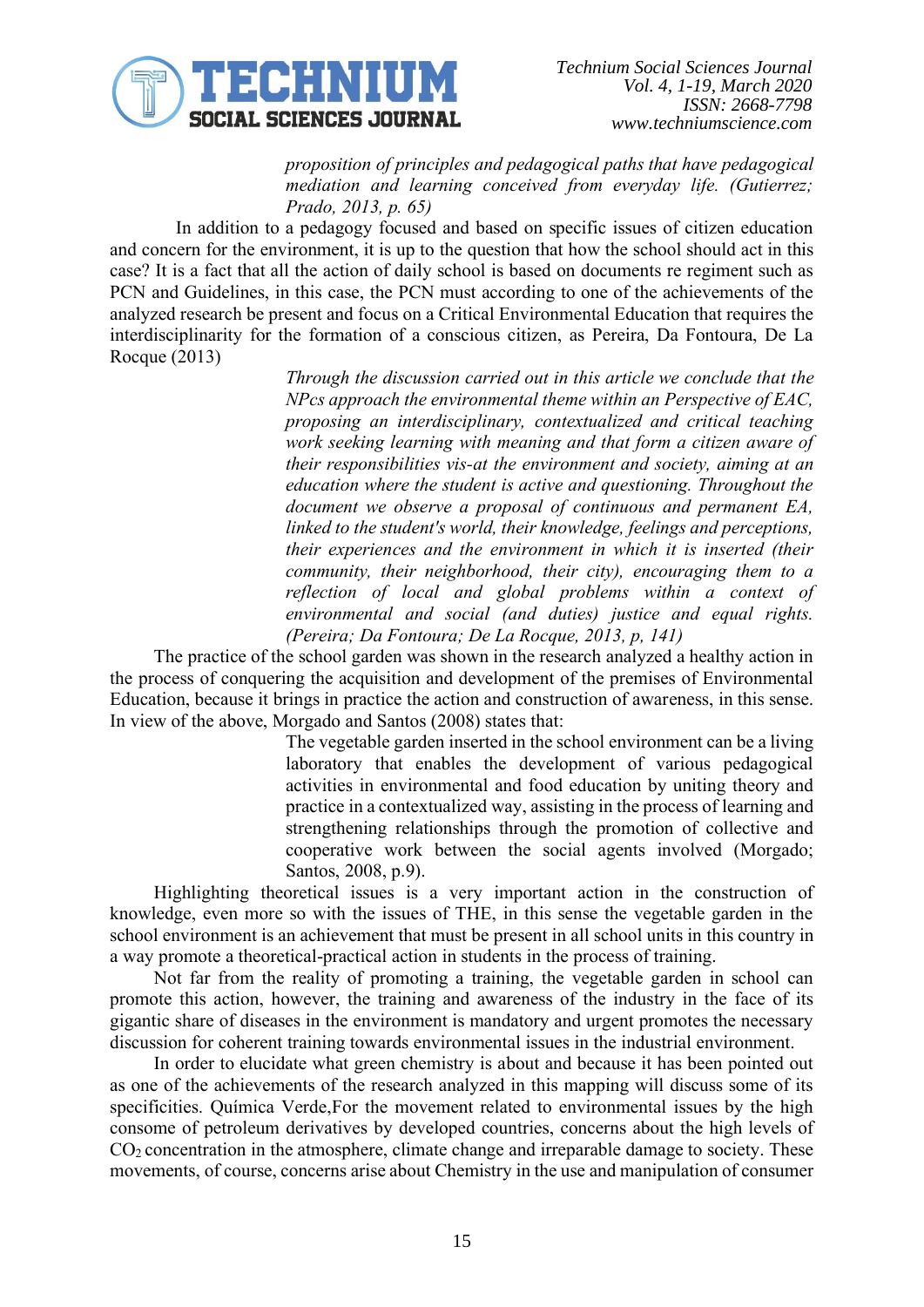

and packaging products and the use of fosseis fuels, final deposition of industrial waste and agriculture by the use of pesticides harmful to man and the environment.

"Green chemistry" or "sustainable chemistry," according to Veiga (2012) focuses on the development of clean methods that prevent waste formation, which is more advantageous than developing new technologies to treat them.". (VEIGA, *et al*., 2012).

Green Chemistry is based on twelve principles guided by concern about quality of life, sustainable development and environmental preservation, listed below:

> *1.Prevention of waste formation: avoiding the formation of toxic product; 2. Atomic efficiency: incorporate as many atoms as possible from the reagents into the final product; 3. Safe synthesis: synthetic methodologies that use and generate substances with little or no toxicity to human health and the environment; 4. Development of Safe Products: products that do not cause harm to the environment; 5. Use of Safe Solvents and Auxiliaries: use of innocuous or easily reusable auxiliary substances such as solvents, purification agents and drying; 6. Search for Energy Efficiency: development of processes that occur at room temperature and pressure; 7. Use of Renewable Raw Material Sources: use of biomass as raw material should be prioritized; 8. Avoid The Formation of Derivatives: avoid processes involving intermediaries with blocking groups, protection/deprotection, or any temporary modification of the molecule; 9. Catalysis (Selectivity): replacing stechiometric reagents; 10. Degradable products: biocompatibility; should not remain in the environment, degrading in innocuous products; 11. Real-Time analysis for pollution prevention: possibility of formation of toxic substances should be detected before its generation; 12. Intrinsically Safe Chemistry for Accident Prevention: minimising the risk of accidents such as leaks, fires and explosions (Anastas, P. T.; Warner, J , 1998)*

Martin Polia Kof and Paul Anastas claim "The twelve principles are so obvious that the chemicals of the future will wonder why it took so long to integrate them into the core of chemistry," "Why produce chemicals costly and in a wasteful way if we can produce in a clean and cheap way?" In the principles among other aspects, there is the reduction of waste generation, the atomic and energy economy, and the use of renewable raw materials. The use of renewable raw materials is a strategic issue for Brazil, because it is one of the main biomass producing countries and, consequently, one of the largest generators of agro-industrial waste that can serve as abundant and inexpensive raw material for the processes of chemistry transformation.

## **Final Considerations**

The study reveals that Environmental Education and Sustainable Development are a theme of great importance for the scientific community given the amount of research produced and by the discussions that the works/articles and research promote, since the research has not been routine and constant frequency, but rather there is a list of diversity of objectives, actions and results obtained from classroom practices. Generally speaking, research is also distributed among the HEIs, to the disciplines of focus of nature science.

It is of salutary importance to identify in the research on the themes of this mapping are in addition to promoting the construction of simple awareness, they by aggregating and relating differential practices such as the discussion of Green Chemistry, Transgenia, Horta, CTSA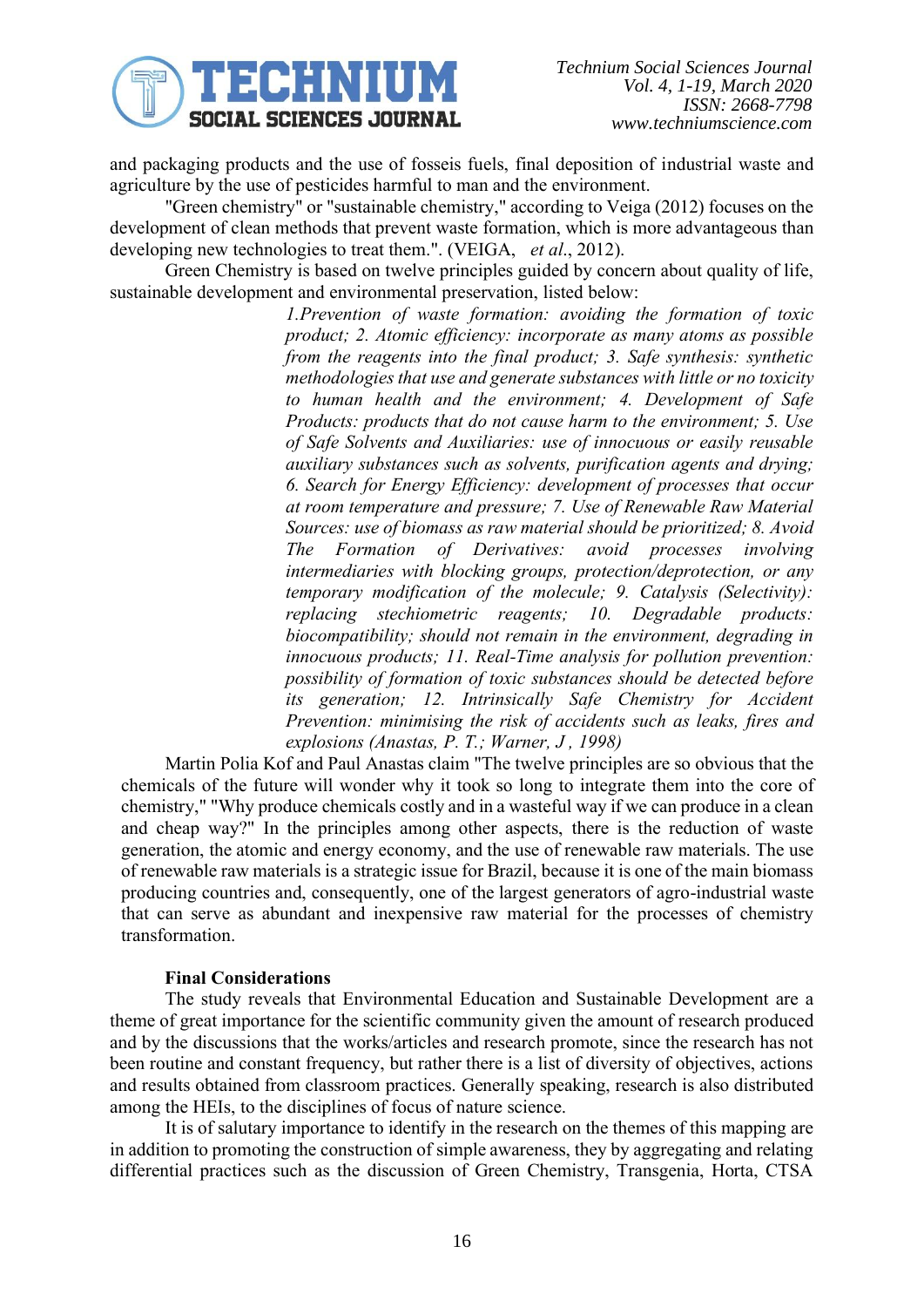

issues, Biopsychology, etc., promote the development decision-making process and favoring scientific knowledge.

We also identified a substantial production in the face of research that works in the construction of EA and DS, although the models are biased, which brings us the need for research that can diversify this process.

We emphasize that there is little academic productivity towards the theme that is so necessary and, above all these should be focused so that they can be reproduced in the school environment and are not only in the academic environment.

## **References**

- [1] ACSELRAD, H. The duration of cities:sustainability and risk in urban policies. Rio de Janeiro: DP&A, 2001.
- [2] BARDIN, L. Content analysis. Lisbon: Editions 70, 2006
- [3] BARCHI, R. "Inverse" contributions, "perverse" and smaller to environmental educations. Interactions , no 11, p. 1-19, 2009.
- [4] Brazil. National Curriculum Parameters: Environment and Health. Ministry of Education. Secretariat of Fundamental Education. 2 ed. Brasília, 2000.
- [5] BRANDÃO, Juliana Barreto et al. Mapping of publications on the teaching of green chemistry in Brazil from social networks. Amazon: Journal of Science and Mathematics Education,v. 14, n. 30, p. 59-76, 2018.
- [6] BARROS, Wellington Pacheco. Environmental lawcourse. 2. ed. São Paulo: Atlas, 2008. p. 06.
- [7] CMMAD World Commission on Environment and Development. Our common future. 2nd ed. Translation of Our common future. 1st ed. 1988. Rio de Janeiro : Editor of the Getúlio Vargas Foundation, 1991
- [8] DA ROCHA, André Luís Franco; SLONSKI, Gladis Teresinha. A look at transgenics in the areas of research in science teaching and environmental education: contributions to the training of teachers. Investigations in Science Teaching,v. 21, n. 3, p. 74-91, 2016.
- [9] DA RIVA, Poliana Barbosa; OBARA, Ana Tiyomi; SUZUKI, Harumi Irene. Ethnosaberes about fish by fishermen and teachers of the flood plain of the upper Paraná River. Investigations in Science Teaching,v. 19, n. 2, p. 343-361, 2016.
- [10] DE SOUZA, Dolores Albino et al. ENVIRONMENTAL EDUCATION IN ELEMENTARY SCHOOL I: THE CONSTRUCTION OF A CURRICULAR PROPOSAL FROM THE CTSA APPROACH (SCIENCE, TECHNOLOGY, SOCIETY AND ENVIRONMENT). Journal of Education, Sciences and Mathematics, v. 8, n. 1, 2018.
- [11] DIAS, Genebaldo Freire. Environmental Education: principles and practices. 9. ed. São Paulo: Gaia, 2004.
- [12] FRANGETTO, Flavia W.; GAZANI, Flavio R. Feasibilization of the Clean Development Mechanism (CDM) in Brazil. Editora Fundação de Peirópolis, 2002.
- [13] FERREIRA, N.S. de A. Research called 'state of the art'. Education & Society, year 23, p. 257-272, Aug. 2002.
- [14] FIORENTINI, D. Memória and analysis of academic research in Mathematics Education in Brazil: the CEMPEM/FE-Unicamp thesis bank. Zetetiké , v 1, n.1, p.55- 76, sea. 1993.
- [15] FONTELES, Cláudio Lemos. Abortion: fetus with anencephaly. Consulex: Legal Journal, São Paulo, v. 8, n. 184, p. 46-49, September 2004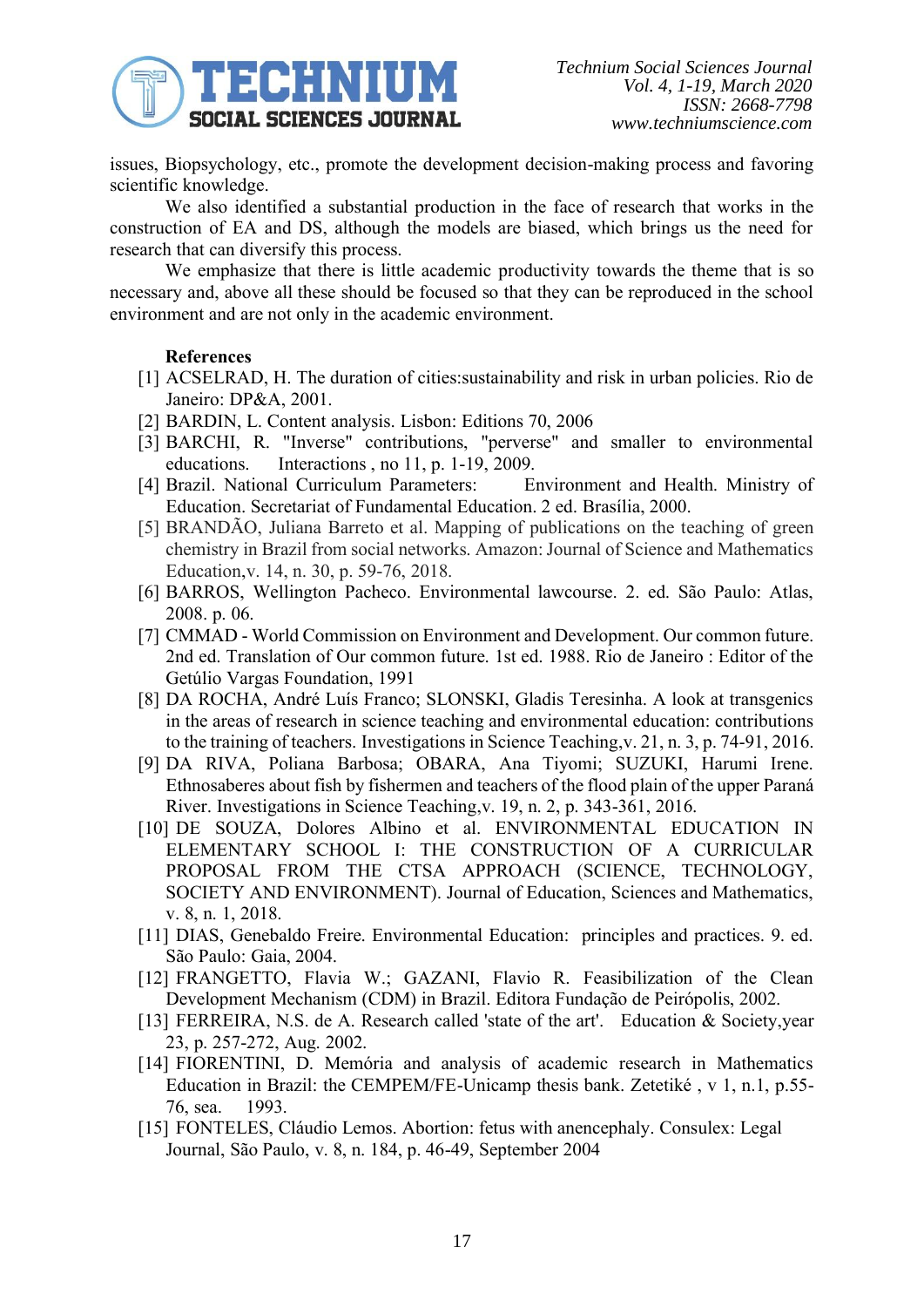

- [16] GUIMARÃES, M. Critical Environmental Education. In: LAYRARGUES, P.P. (Coord.). (2004). *Identities of Brazilian Environmental Education.* Ministry of the Environment. Environmental Education Board. Brasilia.
- [17] GUTIÉRREZ, Francisco; PRADO, Cruz. Ecopedagogy and planetary citizenship. 3rd ed. Trad. Sandra Tabucco Valenzuela. São Paulo: Cortez, 2013.
- [18] JARA, C. J. The Sustainability of local development: challenges of a process under construction. Brasília: IICA; Recife: Seplan, 1998.
- [19] Jacobi. P. (2003). Environmental Education, Citizenship and Sustainability. *Research Notebooks*, n. 118, pp.189-205.
- [20] JODELET, D. (2001). Social representations: an expanding domain. In D. Jodelet (org.) Social *representations* (pp. 17-44)*.* Rio de Janeiro: EdUerj.
- [21] KOFF, Elionora Delwing( The environmental issue and the study of Sciences: some activities. Goiânia: UFG, 1995.
- [22] LAYRARGUES, P. P.; LIMA, G.F.C. The political-pedagogical macrotrends of Brazilian environmental education. Environment & Society, São Paulo, v. 17, n. 1, p.  $23 - 40$ , 2014.
- [23] LATINI, Rose Mary; FROM CONCEIÇÃO SOUSA, Adryana. Chemistry and Environment Teaching: the joints present in the New Chemical Journal at School (QNEsc). Investigations in Science Teaching,v. 16, n. 1, p. 143-159, 2016.
- [24] MARCATTO, Celso. Environmental education: concepts and principles. 1. Ed. Belo Horizonte: FEAM, 2002.
- [25] MEDINA, N. M. (2002). Multipliers training for Environmental Education. In A. G. Pedrini (Org.) *The Social Contract of Science, uniting knowledge in Environmental Education.* (pp. 47-70). Petrópolis: Voices.
- [26] MONTIBELLER FILHO, Gilberto. The myth of sustainable development: environment and social costs in the modern system of producer of goods. 2nd ed. Florianópolis: Ed. da UFSC, 2004.
- [27] MORGADO, F. S.; SANTOS, M. A. A.A.A. A school garden in environmental and food education: experience of the Horta Viva Project in the municipal schools of Florianópolis. Electronic ExtensionMagazine, 5(6): 1-10, 2008.
- [28] NICOLLIER, Valerie; VELASCO, Fermin Garcia C. To know the Atlantic forest in childhood: a contribution of the theory of multiple intelligences to environmental education. Investigations in Science Teaching , v. 14, n. 3, p. 421-456, 2016.
- [29] NOVICKI, V. Práxis: problematizing awareness and participation in Brazilian environmental education. In: LOUREIRO, C.F. (org). The environmental issue in critical thinking: nature, work and education. Rio de Janeiro, 2007.
- [30] PUGGIAN, Cleonice; DAS FLORES VICTER, Eline; FREITAS, Adriano Vargas. ENVIRONMENTAL JUSTICE, RACIAL EQUALITY AND EDUCATION: CROSS-SECTIONAL DIALOGUES. Journal of Education, Sciences and Mathematics, v. 3, n. 3, 2014.
- [31] REIGOTA, Mark. What is environmental education. 2. ed. São Paulo: Brasiliense, 2009.
- [32] RIBERAYGUA, Marta Fonolleda; FABRÍCIO, Tárcio Minto; DE FREITAS, Denise. La gestión del agua en un município: una oportunidad para conectar la escuela, la ciudad y el mundo. Investigations in Science Teaching, v. 22, n. 2, p. 154, 2017.
- [33] RODRIGUES, A. R. F; LABURU, C. E. Environmental Education in biology teaching and a look at the forms of relationship between humans and animals. Brazilian Journal of Research in Science Education , v. 14, n. 2, p. 171 – 184, 2014.